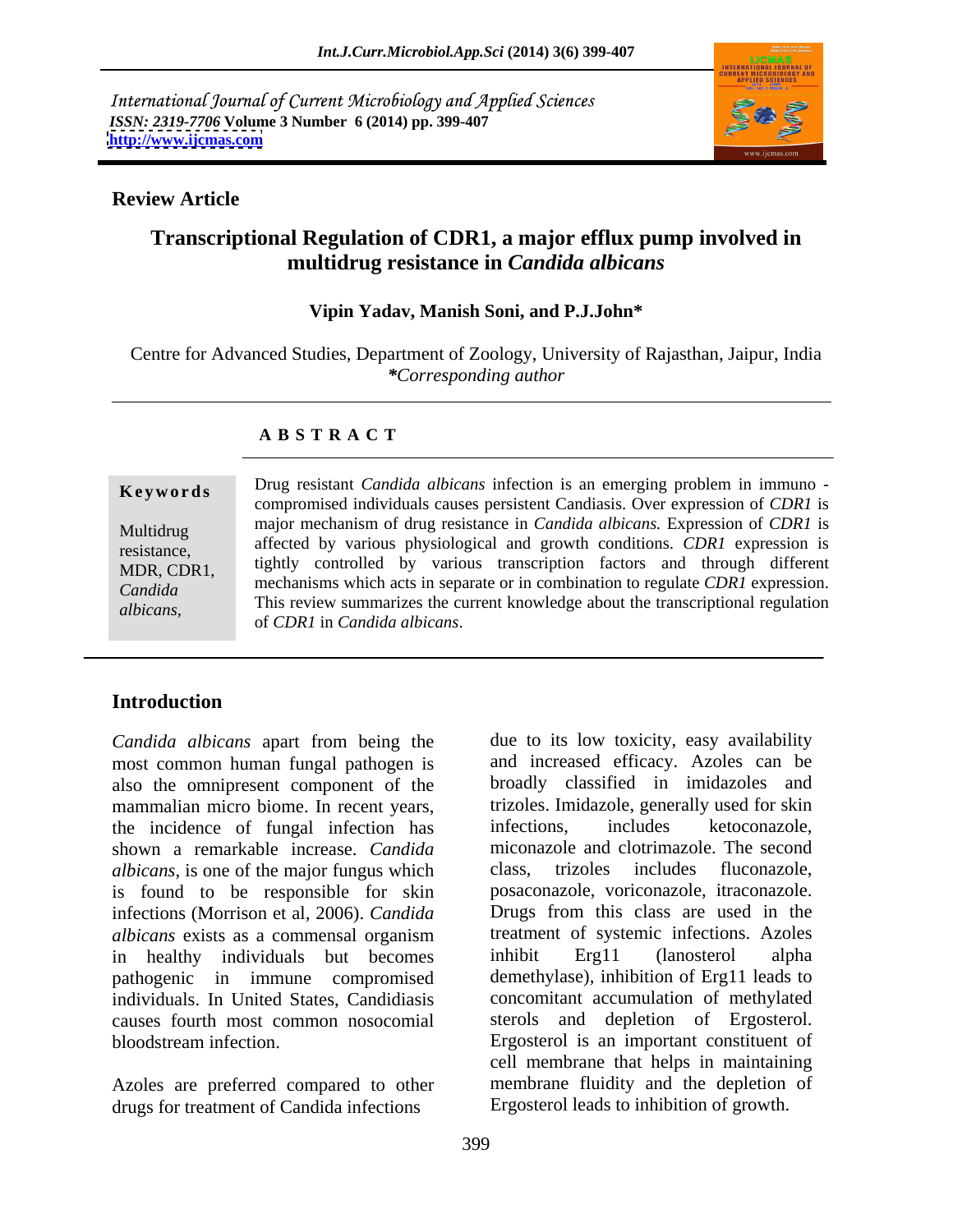azole drug resistance. Drug resistance is a al, 2005). CDR1 exports azoles, (Ghannoum et al, 1999). It is an emerging mechanisms have been proposed for of efflux pumps is a prominent mechanism expressed in drug resistance condition belongs to two super families ABC efflux proteins (CDR1, CDR2) and MFS efflux proteins (MDR1) (Calabrese et al, 2000),. **Cis acting elements regulating CDR1** CDR1 was the first ABC transporter to be identified in *C.albicans*. It has been shown that during drug resistance condition Cdr1 Constitutive over expression of CDR1 is is over expressed (Prasad et al, 1995). one of the prominent factors which lead to

Regulation of CDR1 is an intricate 2009). To understand mechanisms of drug resistance it is important to understand the regulatory network governing MDR (Multi drug resistance) in *C.albicans*. Here regulation and mechanism through which

Failure in treatment of Candida infection (TMD) (Prasad R et al, 2012). It is a major has increased nowadays due to rise of extrusion pump in *C.albicans* (Prasad R et condition where an organism is capable of derivatives of azoles are also able to efflux surviving on one or more classes of drugs various structurally unrelated compounds. problem in Candida drug therapy direction. CDR1 helps cells in (Morschhauser et al, 2010). Various detoxification process by exporting out development of drug resistance for estradiol, and corticosteroid but is unable example, alteration in ergosterol to export progesterone. CDR1 also plays biosynthetic pathway, over expression of role in ion transport. Expression of CDR1 efflux pumps, mitochondrial dysfunction was found higher in drug resistant isolates etc. (Prasad et al, 2005). Over expression and transient exposure to azoles. Increased of drug resistance in *Candida albicans*. Major efflux pumps that are over al, 2005). CDR1 exports azoles, It transports phospholipids in an in-to-out direction. CDR1 helps cells in cellular metabolites. CDR1 exports beta expression of CDR1 leads to outward efflux drugs from the cells. Over expression of CDR1 does not allow accumulation of the critical concentration of drugs which is necessary to kill cells.

# **expression**

process. Various cis and trans acting regulatory sequences were identified in factors have been found to be regulating CDR1 promoter. cis acting element the CDR1 expression (Sanglard et al, regulates CDR1 in both positive and azole resistance. By promoter deletion analysis and in silico analysis various negative manner.

we will discuss further the cis and trans CDR2, upregulation is facilitated by a acting factors involved in CDR1 common drug responsive element (DRE) CDR1 is regulated in *C.albicans*. luciferase reporter assays. A consensus of **Role of CDR1 in** *Candida albicans* **Drug** ACGGA(A/T)TATCGGATATTTTTTTT **tolerance:** Cdr1 (Candida Drug 3 having no equivalent to known Resistance protein 1) is a close homologue eukaryotic regulatory sequence is shared of Human ABC transporter P- gp. It by DRE (Micheli D et al, , 2010). In contains 1501 amino acids of molecular CDR1 promoter DRE positioned -357 to weight 169 Kd. CDR1 comprises two 417 upstream to TSS. DREs function as cytoplasmic nucleotide binding domain independent elements when inserted into a (NBD) and two transmembrane domains non-responsive promoter. The importance**DRE (Drug Responsive Element):** In ABC transporters genes, CDR1 and as determined by 5' deletions and Renilla 21 bp with the sequence 5<sup>2</sup>-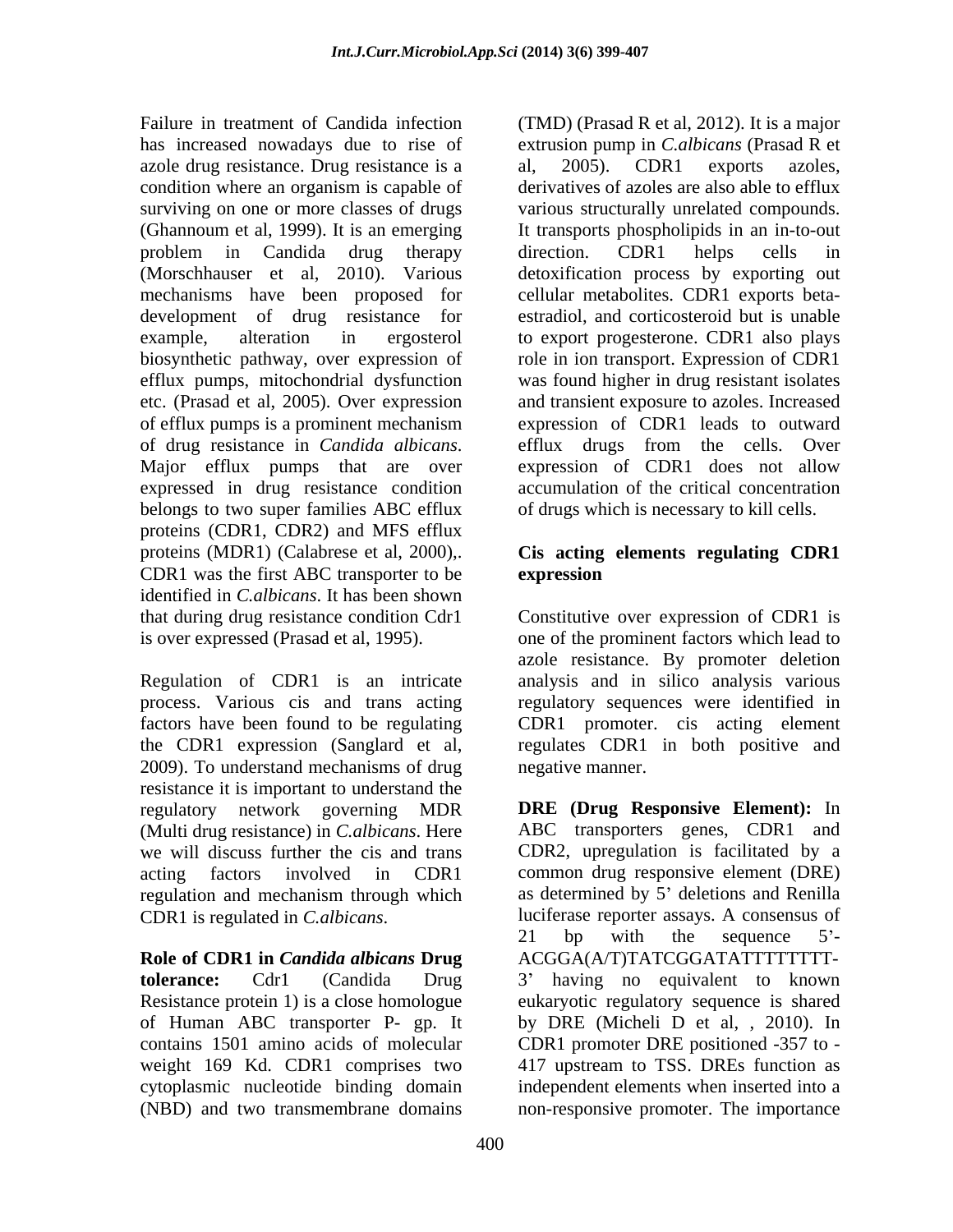of the DRE domain in CDR1 and CDR2 1998). Promoter analysis manifested a  $r$ egulation was validated by loss of Steroid Responsive Region, conferring  $\beta$ reporter activities when the different oestradiol and progesterone inducibility on promoter deletion constructs were the CDR1 promoter which is located –696 analyzed in the background of an azole-to 521 bp upstream of the transcription resistant strain. DRE domains involved in start site.SRR comprises two distinct regulation of CDR1 genes were not regions namely SRE1 and SRE2. SRE1 oestradiol specific as antifungal such as responds to progesterone while SRE2 amorolfine or terbinafine could also responds to both progesterone and  $\beta$ induce CDR1 genes (Micheli D et al, oestradiol but are not activated by drugs. 2010). DRE domains identified are (Karnani N et al, 2004). In silico functionally active for different unrelated comparison of the SRE1/2 with the compounds which imply presence of a common regulatory pathway must be activated in *C.albicans* in response to the steroid-responsive genes revealed a presence of different substances. similarity with respect to conservation of

**NRE (Negative Regulatory Element):** A promoter can be negatively regulated by a repressor actively by binding to the **BEE (Basal Expression Element):**In activity site or passively by preventing an CDR1 promoter, BEE is responsible for its activator protein from binding to the basal expression. By promoter deletion specific sequence. Previous studies have identified a negative regulatory element 810 upstream from TSS containing an (NRE), at position -272 to -265 upstream element (BEE) regulates basal promoter of the transcriptional start site of CDR1 activity of CDR1 promoter (Puri N et al, that controls its basal expression.(Gaur NA et al, ,2004). Mutation and deletion consensuses sequences of DRE but analysis affirmed the sequence of NRE as activate CDR1 upon exposure of drugs (-ccaaCTGATTGAaact-). A 55 kDa and deletion of this domain results in drug nuclear protein (NREBP), which unresponsiveness (Gaur NA et al, 2004). specifically interacts with NRE, was in CDR1 expression. However, this 438, and 835 bp upstream from the repression was overcome in azole-resistant transcription initiation site. In S. clinical *C.albicans* isolates as binding of

differentially regulated by various drugs 5 -gNCRCAAAY-3, similar to and steroids (Krishnamurthy S et al,

promoter sequences of other MDR (CDR2 and PDR5) and non-MDR (HSP90) three 5 bp stretches (AAGAA, CCGAA and ATTGG).

analysis it was found that a domain -860 to 1999). This domain does not contain

reported. Deletion or mutation of this **MSE (Middle Sporulation Element):** In sequence resulted in enhanced promoter *C.albicans* CDR1 promoter contain three activity, hence validating the role of NRE potential MSEs (CRCAAA) located 270, the NREBP to the CDR1 promoter is directly regulate its target genes via the impaired leading to CDR1 expression Mid Sporulation element (MSE) by (Gaur NA et al, 2005). binding through its DNA binding domain **SRE (Steroid Responsive Element):** reveals that target promoters of CaNdt80 CDR1 of *Candida albicans* is bound to the middle sporulation element, 438, and 835 bp upstream from the transcription initiation site. In S. Cerevisiae it was shown that Ndt80 (Wang JS et al, , 2006). In silico analysis 5\_-gNCRCAAAY-3\_, similar to *S.cerevisiae.* (Here lowercase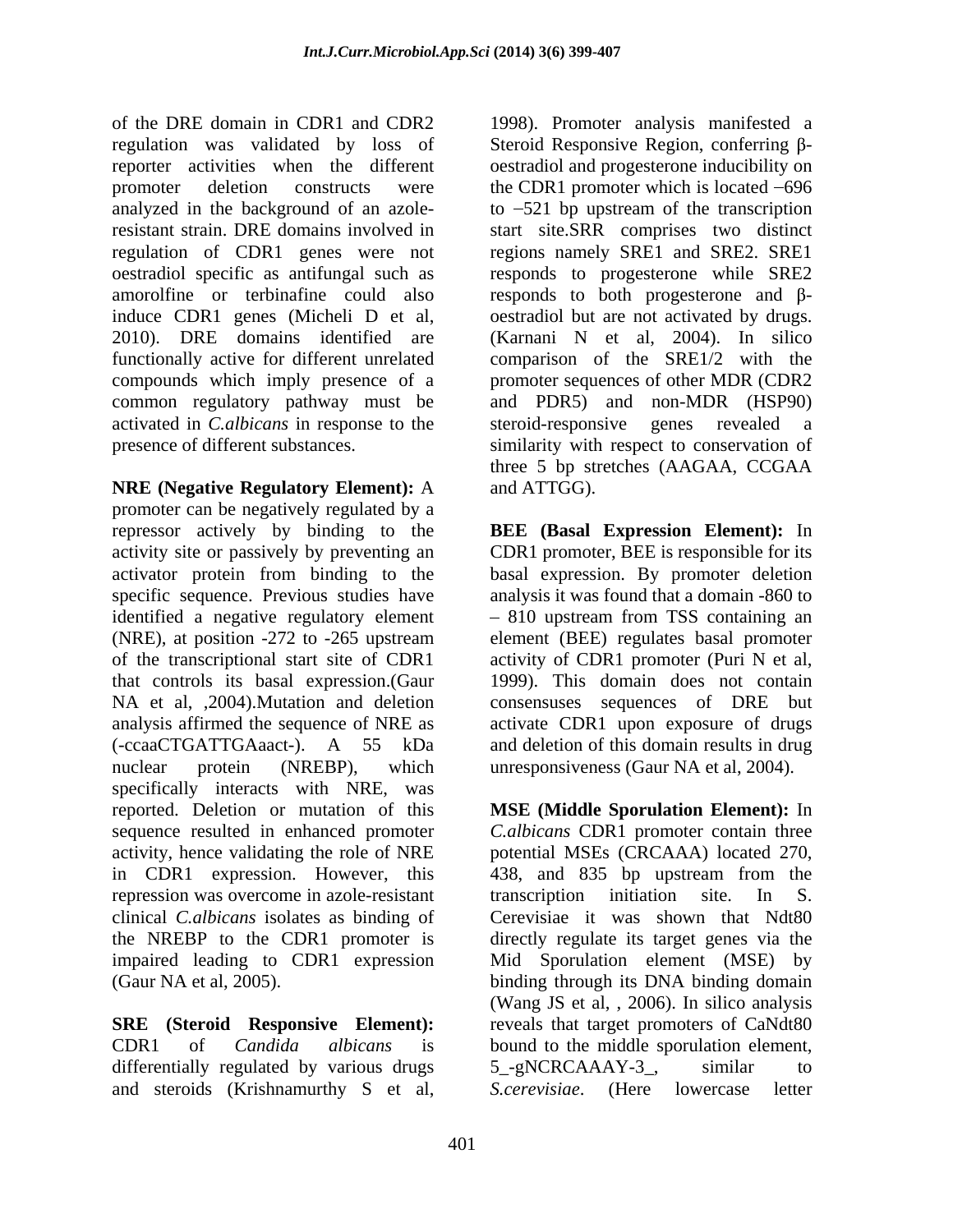analysis of CDR1 promoter by using AP-1, ERE, GRE, MDR1- NF- 1, pHRE, PhRE, PRE, RARE, TATA, YAP1 were another important factor for drug site (Gaur NA et al, 2004). By using 2007). EMSA binding of some of the sequence upstream activating sequences domain and in human nuclear extract, is a

**Trans acting Factors involved in CDR1 regulation:** A trans acting element is a expression through recognizing target sequence on promoter and by interacting expression (as shown in figure 1). susceptible (AS) and azole resistance (AR)

denotes a semi conserve residue, N Tac1 (Transcriptional Activator of CDR indicates any nucleotide, R indicates a gene): Tac1 belongs to zinc cluster purine and Y indicates either a thymine or superfamily and it was the first trans a cytosine). acting factor identified as regulator of **HSE (Heat Shock Element):** in silico CDR1 overexpression during transient analysis reveals two potential heat shock exposure to drug and in drug resistant element (HSE) in CDR1 promoter. HSEI strains. In *C.albicans* deletion of TAC1 placed -259 bp with consensus sequences gene abolish expression of CDR1 (Coste TTCCCGAA and HSE II is present -128 AT et al, 2004). Tac1 binds to CGG bp away from Transcription Start Site with triplets which is presents in DRE element consensus sequences TTCTTGAA (Gaur of CDR1 promoter through N terminal NA et al, 2004). HSE also presents in DNA binding domain. In Candida genome CDR2, CDR3, PDR5 of S.cerevisiae and TAC1 is positioned upstream to mating MDR1 of Homo sapiens all these genes type locus. GOF gain of function mutation have role in drug resistance. in Tac1 leads to hyper activation of CDR1 **Other** Cis acting Element: in silico chip experiment revealed Tac1 binds to 37 TESS programme revealed various CDR1, CDR2, IFU5, PDR16, RTA3 are putative transcription factor binding sites. among them. Tac1 target promoter the potential transcription factors binding resistance in *C.albicans* (Liu TT et al, CDR1 expression. Tac1 is responsible for expression (Coste AT et al, 2006). ChIP target promoters across Candida genome involved in lipid metabolism which is another important factor for 2007).

has been confirmed but their role in CDR1 **Ncb2 (Negative Co factor 2 beta** regulation is still unknown. By using **subunit):** Ncb2 is a beta subunit of NC2 promoter deletion analysis it was found complex (Negative co - factor 2). NC2 that CDR1 promoter contains four first identified as transcriptional repressor four upstream repressor domain (Gaur NA heterodimeric complex comprising Bur6 et al, 2004). and Ncb2. Ncb2 is conserved among protein which regulates expression of one upper and lower surface of the TBP-DNA or more genes by binding to cis acting binding complex. In *C.albicans* it was elements. trans acting element regulates shown that Ncb2 binds to CDR1 promoter with other transcription factors. In case of increased CDR1 expression. This data CDR1 regulation various transcription indicates the positive role of NCB2 in factors were identified which binds to CDR1 expression. Transcription level of CDR1 promoter and regulate its NCB2 remains same in both azole in human nuclear extract, is a eukaryotes and is essential for viability (Shukla S et al,  $, 2011$ ). NC2 heterodimer acts as a molecular clamp, gripping the in vivo. NCB2 conditional null mutants show enhanced azole resistances and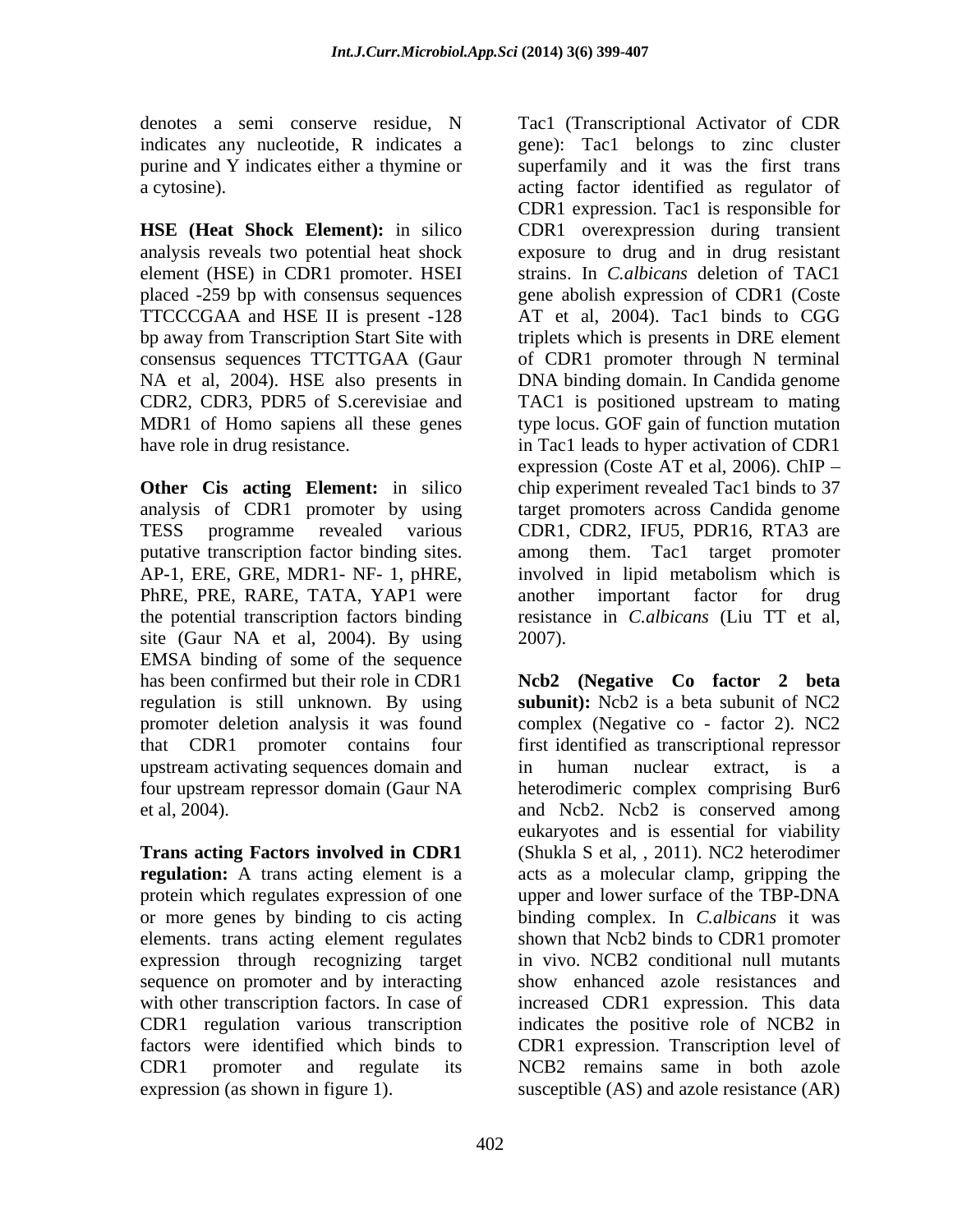strains (Shukla S et al, 2011). Occupancy of Ncb2 is increased in azole resistant ergosterol metabolic process and drug isolate at TATA box. This data suggests that Ncb2 mobilizes transcriptional complex upstream to TATA box on CDR1 promoter in drug susceptible strain. By **repression:** In *C.albicans* CDR1

**Ndt80 (Non di tyrosine 80):** CaNdt80 regulation. LOH (Loss of Heterozygosity), mediates drug resistance by regulating the expression of CDR1 in *Candida albicans*. <br>
Lac Z reporter assay revealed that over lestablished and proposed mechanism are expression of CaNDT80 increases the  $\beta$ - describe here. galactosidase activity of the CDR1 p-lacZ construct in S. cerevisiae. Further, overexpression of a fusion protein **homozygosity:** Gain of function (GOF) containing the potential trans-activation mutation in transcription factors regulation domain of CaNdt80 and the DNA binding CDR1 expression is one of the domain of Ndt80 induced the expression mechanisms of CDR1 activation. Single of CDR1p-lacZ in S. cerevisiae (Wang JS point mutation (N977D) was the first gain et al, 2006). This TF bound also bound large number of gene promoters with reported by (Coste AT et al, 2006). This various biological functions, such as cell mutation is present in  $C -$  terminal wall, hyphal growth, carbohydrate activation domain. This point mutation is metabolism, and the mitotic cell cycle as sufficient to hyper activate CDR1. In shown by genome-wide occupancy using chromatin immunoprecipitation coupled with high-density tiling arrays (Sellam A different positions. Some of the mutations et al, , 2009) CaNdt80 can therefore be reported are G980E, N972D, A736V, predicted to be a general transcription regulator having roles in activation as well N972I. Hyperactive allele possesses co as repression (Sellam A et al, 2010).

Upc2: Upc2 is major regulator of Homozygosity is the condition necessary ergosterol biosynthesis process this for CDR1 overexpression (Coste AT et al, transcription factor belongs to zinc cluster 2006). Possible reason for homozygosity family.UPC2 is a close homologue of is the duplication of hyperactive allele ECM22 of S. cerevisiae. Upc2 plays dual upon the exposure of drug later the loss of role in regulation acts as both activator and TAC1 wild type allele. Alternatively wild repressor regulates various cellular type allele lost first followed by functions (Vasicek EM et al, 2014). duplication of hyperactive allele. Third Genome wide location analysis revealed by possibility is recombination events that Upc2 binds to CDR1 promoter (Znaidi S et al, 2008). This interesting

finding suggests some link between transporter activity.

using chip coupled with PCR experiment expression is highly controlled by various it was found that Ncb2 regulates similar transcription factors and associated factors set of target genes regulates by Tac1. through various mechanisms. One or more **Mechanisms for CDR1 activation / repression:** In *C.albicans* CDR1 than one mechanism contributes to CDR1 GOF (Gain of Function) mutation in Tac1, post transcriptional modification and other established and proposed mechanism are describe here.

> **Gain of Function Mutation and** CDR1 expression is one of the of function mutation in TAC1 allele another report, same group reported 17 different GOF mutations present at 13 different positions. Some of the mutations T225A, N77D, G980W, A736T, N972S, dominance.

duplication of hyperactive allele. Third possibility is recombination events between portions of chromosome 5.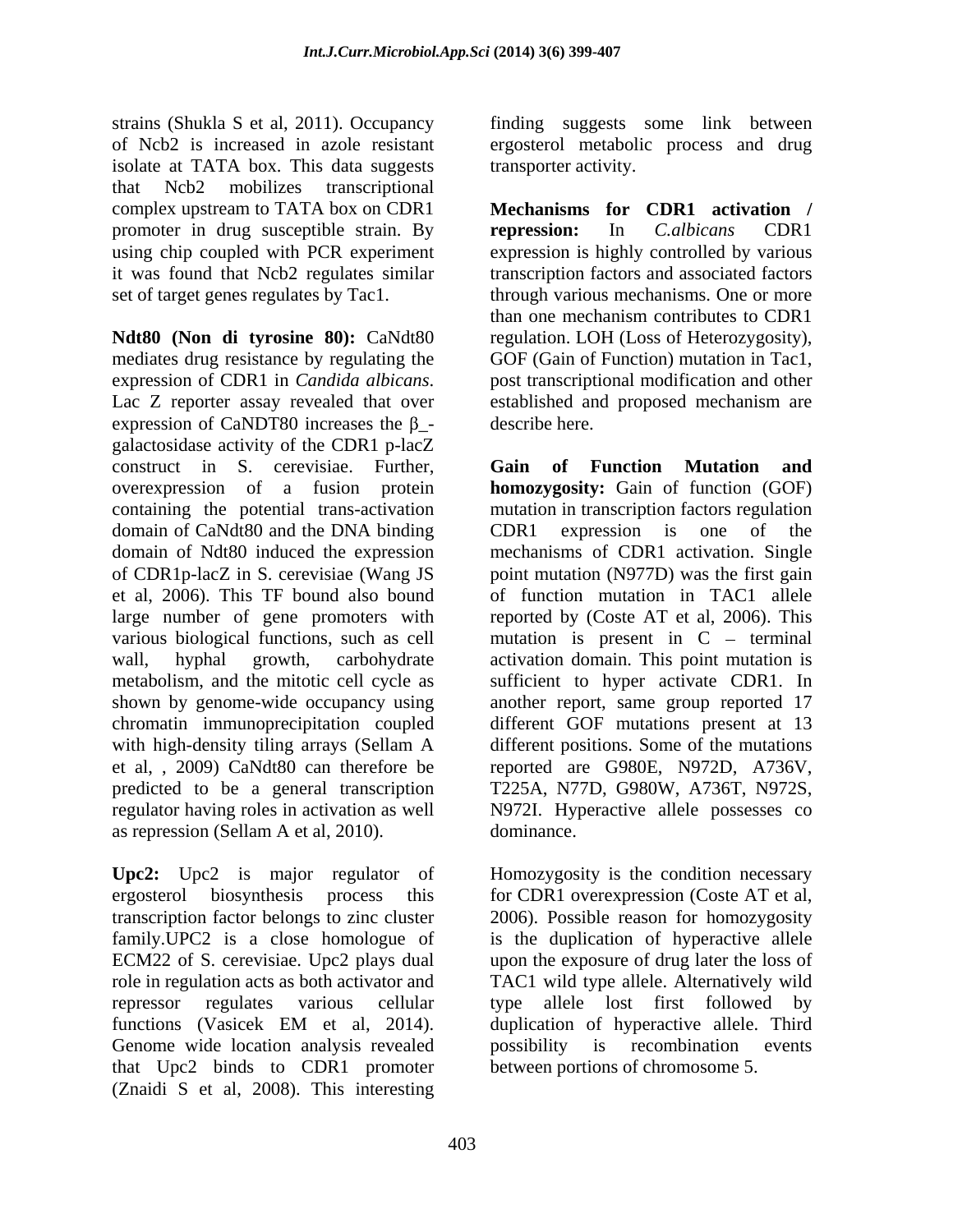

**Fig.1** Schematic representation of *Cis* and *Trans* acting elements of *CDR1* promoter of *C.albicans* regulation playing important role in *CDR1* expression

**Post transcriptional modification:** Post transcription modification also contributes mobilize transcription complex away from to CDR1 regulation in *C.albicans*. TSS in upstream direction. Expression of transcriptional activation, Ncb2 remains similar in both AS and AR increased mRNA stability contributes to strain but occupancy of Ncb2 at CDR1 CDR1 over expression in AR isolates. promoter is different in both AS and AR Poly (A) tail is a major determinant of strain. In AR strain occupancy of Ncb2 is mRNA stability. Increase length of poly at TSS. (A) tail provides higher stability and complex at TSS facilitates proper efficient translation of transcripts transcription and helps in over expression (Manoharlal R et al, 2010). In *C.albicans* PAT assay shown that in AR isolates CDR1 mRNA has ~30 -35 % longer poly found that Ncb2 mobilizes a fraction of (A) tail as compared to AS isolates. In this transcription complex upstream to TSS. It report it was shown that Loss of was therefore hypothesized that shifting of homozygosity at PAP1 locus is transcription complex away from TSS is responsible for hyperadenylation and responsible for low expression of CDR1 in increased stability of CDR1 transcript and AS isolates. this mechanism is responsible for over expression of CDR1 in AR isolates **Gene looping:** In higher eukaryotes and (Manoharlal R et al, 2010). other yeast species it was shown that gene

*C.albicans* it was shown that Ncb2 TSS in upstream direction. Expression of Ncb2 remains similar in both AS and AR Formation of Transcription complex at TSS facilitates proper of CDR1 in AR isolates. (Shukla S et al, 2011) Beside this in AR isolates it was found that Ncb2 mobilizes a fraction of AS isolates.

**Transcriptional complex positional** regulation. (Laine JP et al, 2009). In S. **shift:** Mobilization of transcriptional cerevisiae it was shown that SSU72, complex away from Transcription start site GAL10 gene is regulates through looping (TSS) is well established mechanism of mechanism. (Ghazy et al, 2009).Gene gene regulation in higher eukaryotes. In looping in *Candida albicans* is not yet human cells it was shown that NC2 reported but highly AT rich promoter mobilizes TBP upstream from TSS. In facilitates gene looping and interestinglylooping is a prominent mechanism of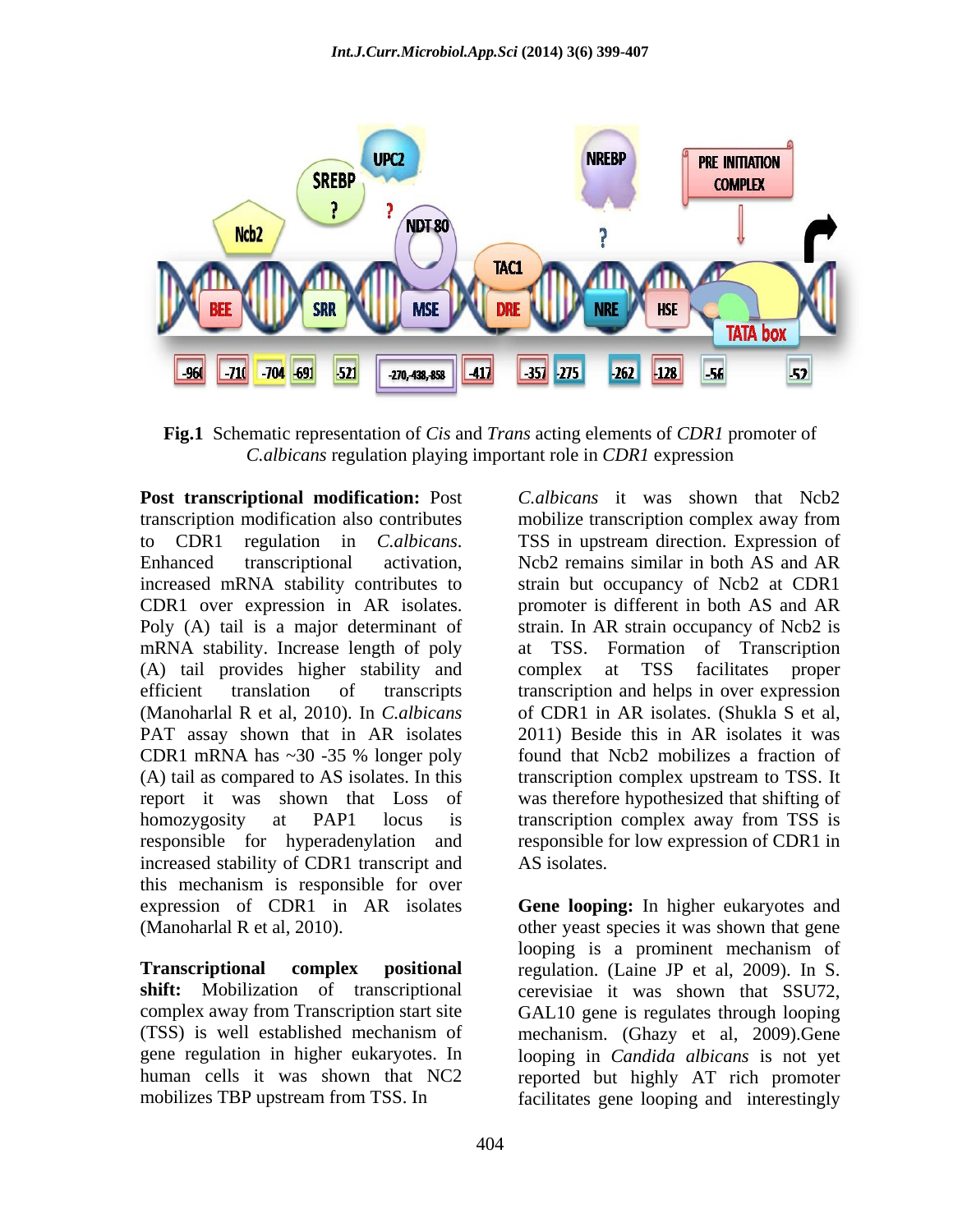it was found that CDR1 and other Tac1 regulon genes have high AT rich superfamily from *Candida albicans* promoter. Further study is required to prove that Gene looping may be a mechanism for regulation of CDR1 and Chen CG, Yang YL, Shih HI, Su CL, Lo other genes in *C.albicans*. HJ. 2004. *CaNdt80* is involved in

In conclusion, this review we emphasis on the cis, trans acting factor which regulates Agents and Chemotherapy the CDR1 expression and molecular mechanisms through which CDR1 Coste AT, Karababa M, Ischer F, Bille J, expression controlled. CDR1 regulation is a complex process involving a variety of factors. Recently used Genome wide location analysis technique is helpful to recognize the target of a particular transcription factor and the overlap between the targets of two transcription 1639-1652. factors. These types of study will give us a De Micheli M, Bille J, Schueller C, new insight of CDR1 regulation. To get insight in to mechanism of CDR1 regulation modern techniques like 3C (chromosomal conformational capture) ABC transporters CDR1 and CDR2, will be helpful to get new insight in two genes involved in antifungal transcriptional mechanism of CDR1. 3C technique will help to find physical interaction between various CDR1 Microbiol. Mar; 43(5):1197-214. regulators in different conditions like Gaur NA, Manoharlal R, Saini P, Prasad stress, transient drug exposure or in drug resistant isolate will give us a detail

is thankfully acknowledged. Gaur NA, Puri N, Karnani N,

The authors report no conflicts of interest. The authors alone are responsible for the content and writing of the paper.

Calabrese D, Bille J & Sanglard. 2000. A novel multidrug efflux transporter

gene of the major facilitator superfamily from *Candida albicans* conferring resistance to flucanazole Microbiology 146:2743-2754.

- drug resistance in *Candida albicans* by regulating *CDR1*. Antimicrobial Agents and Chemotherapy AAC.48.12.4505-4512.2004.
- and Sanglard D. 2004. TAC1, transcriptional activator of *CDR* genes, is a new transcriptrion factor involved in the regulation of *Candida albicans* ABC transporters *CDR1* and *CDR2*. Eukaryotic cell 3: 1639-1652.
- Sanglard D. 2002. A common drugresponsive element mediates the upregulation of the *Candida albicans* ABC transporters *CDR1* and *CDR2*, two genes involved in antifungal drug resistance. De Micheli M, Bille J, Schueller C, Sanglard D. Mol
- picture of CDR1 regulation. Expression of the *CDR1* efflux pump Acknowledgement is controlled by a negative regulatory Financial assistance by CSIR, New Delhi<br>
Commun Jun 24: 332(1):206.14 T, Mukhopadhyay G, Hoefer M, Morschhäuser J, and Prasad R. 2005. in clinical *Candida albicans* isolates element. Biochem Biophys Res Commun. Jun 24; 332(1):206-14
- **Declaration of interest** Mukhopadhyay G, Goswami SK, **References** Jan; 4(4-5):389-99. Gaur NA, Puri N, Karnani N, Prasad R. 2004. Identification of a negative regulatory element which regulates basal transcription of a multidrug resistance gene *CDR1* of *Candida albicans*. FEMS Yeast Res. Jan; 4(4-5):389-99.
	- Ghannoum MA and Rice LB 1999. Antifungal Agents: Mode of Action, Mechanisms of Resistance, and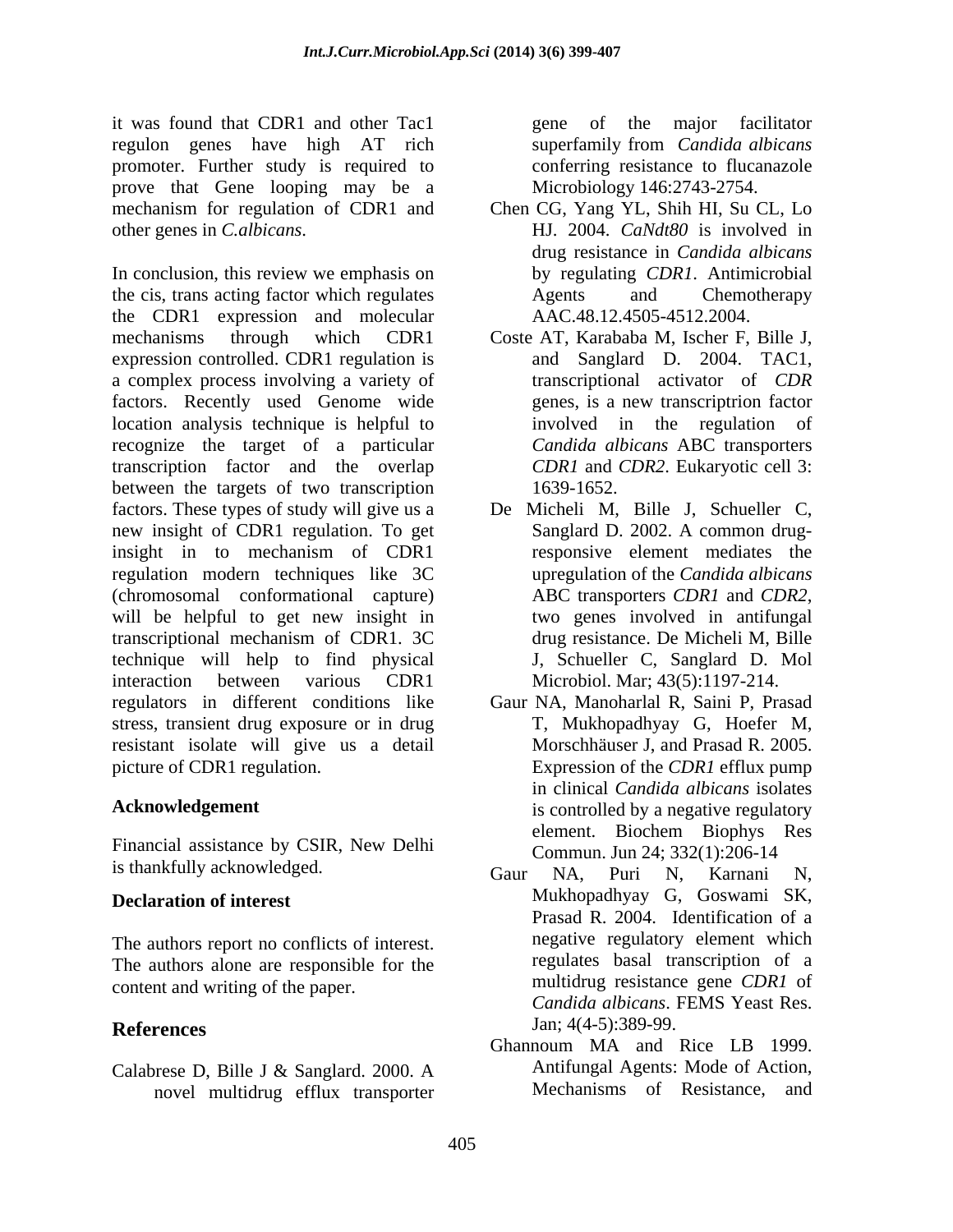Correlation of These Mechanisms

- Ghazy MA, He X, Singh BN, Hampsey M, evolution. PLoS Genet. Jan; Moore C. 2009. The essential N 10(1):e1004076. doi: terminus of the Pta1 scaffold protein 10.1371/journal.pgen.1004076. Epub is required for snoRNA transcription 2014 Jan 16.
- Karnani N, Gaur NA, Jha S, Puri N, Krishnamurthy S, Goswami SK, Mukhopadhyay G, Prasad R. 2004. Candida drug resistance gene 1
- Krishnamurthy S, Gupta V, Prasad R, Panwar SL, Prasad 1998. Expression of CDR1, a multidrug resistance shock, drugs and human steroid
- Lainé JP, Singh BN, Krishnamurthy S, Hampsey M. 2009. A physiological role for gene loops in yeast. Genes Dev. Nov 15; 23(22):2604-9. doi:
- Liu TT, Znaidi S, Barker SB, Xu L, Homayouni R, Saidane S, Morschhauser, Nantel A, Raymond expression and Location analyses of
- Maguire SL, Wang C, Holland LM, of Candida albicans, CDR1

with Bacterial Resistance. Clin. SREBP proteins as the major Sterol Microbiol. Rev. 12 : 501-517 regulators during Saccharomycotina transcription factors displaced evolution. PLoS Genet. Jan; 10(1):e1004076. doi: 2014 Jan 16.

termination and Ssu72 function but Manoharlal R, Goranthala J, Sharma M, is dispensable for pre-mRNA 3'-end Sanglard D, Prasad R. 2010. PAP1 processing. Mol Cell Biol. Apr; [poly (A) polymerase 1] 29(8):2296-307. doi: homozygosity and hyperadenylation 10.1128/MCB.01514-08. Epub 2009 are major determinants of increased Feb 2. The mRNA stability of CDR1 in azole Sanglard D, Prasad R. 2010. PAP1 [poly (A) polymerase 1] mRNA stability of CDR1 in azole resistant clinical isolates of *Candida* 

*albicans*. Microbiology(2010),156,313-326.

- SRE1 and SRE2 are two specific Micheli MD, Bille J, Schueller C and steroid-responsive modules of Sanglard D. 2002. A common drug-(*CDR1*) promoter. Yeast. Feb; the upregulation of the *Candida*  21(3):219-39. *albicans* ABC transporters CDR1 responsive element element mediates and CDR2, two genes involved in antifungal drug resistance43:1197- 1214.
- gene of *Candida albicans*: Morrison VA, Echinocandin antifungals: transcriptional activation by heat review and update. 2006. Expert Rev Anti Infect Ther. 2:325-342.
- hormones. FEMS Mircrobiology Morschhäuser J. 2010. Regulation of Letters 160(1998) 191-197. multidrug resistance in pathogenic fungi. Fungal Genetics and Biology 47 (2010) 94 106

10.1101/gad.1823609. Prasad R , Goffeau A. 2012. Yeast ATP binding cassette transporters conferring multidrug resistance.

M, Roger PD 2007. Genome wide Annu Rev Microbiol. 2012;66:39- 63. doi: 10.1146/annurev-micro- 092611-150111. Epub 2012 Jun 11.

the *Candida albicans* Tac1p Regulon Prasad R, De Wergifosse P, Goffeau A, Eukaryotic Cell 10.1128/EC.00327- Balzi E. 1995. Molecular cloning 07. and characterization of a novel gene Brunel F, Neuvéglise C, Nicaud JM, conferring multiple resistance to Zavrel M, White TC, Wolfe KH, drugs and antifungals. Curr Genet. Butler G. 2014. Zinc finger of *Candida albicans*, CDR1 drugs and antifungals. Curr Genet. Mar; 27(4):320-9.